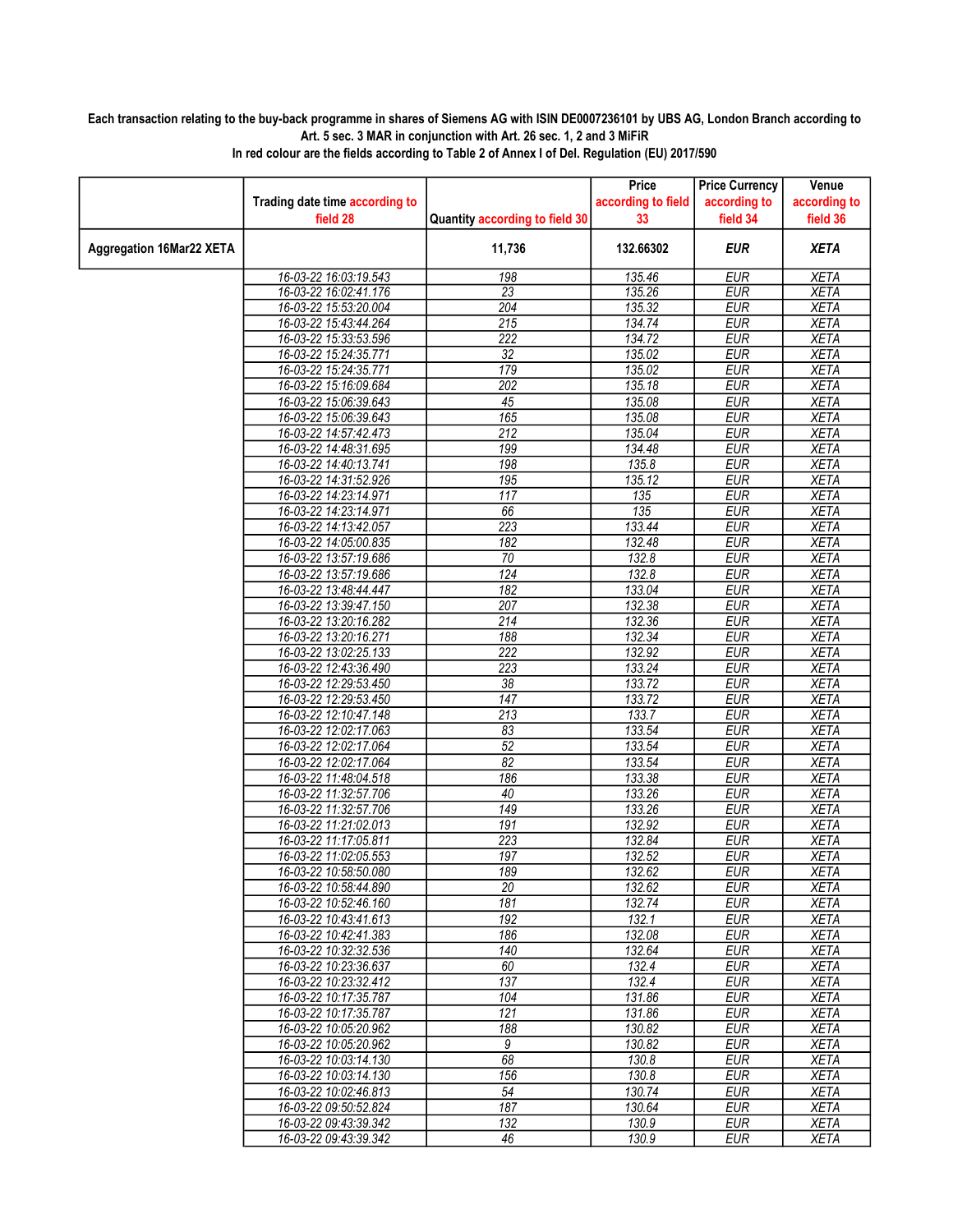| 16-03-22 09:43:33.069 | 20  | 130.9  | <b>EUR</b> | <b>XETA</b> |
|-----------------------|-----|--------|------------|-------------|
| 16-03-22 09:41:09.214 | 27  | 130.9  | <b>EUR</b> | <b>XETA</b> |
| 16-03-22 09:38:12.048 | 188 | 131.24 | <b>EUR</b> | <b>XETA</b> |
| 16-03-22 09:27:45.870 | 138 | 131.28 | <b>EUR</b> | <b>XETA</b> |
| 16-03-22 09:26:24.889 | 198 | 131.44 | <b>EUR</b> | <b>XETA</b> |
| 16-03-22 09:16:00.331 | 182 | 131.3  | <b>EUR</b> | <b>XETA</b> |
| 16-03-22 09:11:16.672 | 201 | 131.46 | <b>EUR</b> | <b>XETA</b> |
| 16-03-22 09:05:40.494 | 186 | 131.6  | <b>EUR</b> | <b>XETA</b> |
| 16-03-22 08:56:42.969 | 103 | 130.92 | <b>EUR</b> | <b>XETA</b> |
| 16-03-22 08:56:42.969 | 85  | 130.92 | <b>EUR</b> | <b>XETA</b> |
| 16-03-22 08:54:43.550 | 216 | 130.7  | <b>EUR</b> | <b>XETA</b> |
| 16-03-22 08:52:13.497 | 50  | 130.82 | <b>EUR</b> | <b>XETA</b> |
| 16-03-22 08:41:47.346 | 210 | 131.5  | <b>EUR</b> | <b>XETA</b> |
| 16-03-22 08:39:27.778 | 225 | 131.36 | <b>EUR</b> | <b>XETA</b> |
| 16-03-22 08:33:34.989 | 189 | 131.24 | <b>EUR</b> | <b>XETA</b> |
| 16-03-22 08:25:31.924 | 223 | 130.9  | <b>EUR</b> | <b>XETA</b> |
| 16-03-22 08:24:42.836 | 92  | 130.86 | EUR        | XETA        |
| 16-03-22 08:24:42.836 | 120 | 130.86 | <b>EUR</b> | XETA        |
| 16-03-22 08:18:48.291 | 200 | 131.54 | <b>EUR</b> | XETA        |
| 16-03-22 08:16:56.587 | 186 | 130.94 | <b>EUR</b> | XETA        |
| 16-03-22 08:11:28.028 | 82  | 130.68 | <b>EUR</b> | <b>XETA</b> |
| 16-03-22 08:11:28.028 | 136 | 130.68 | <b>EUR</b> | XETA        |
| 16-03-22 08:07:24.756 | 32  | 131.8  | <b>EUR</b> | <b>XETA</b> |
| 16-03-22 08:07:24.754 | 162 | 131.8  | <b>EUR</b> | XETA        |
| 16-03-22 08:05:16.246 | 207 | 132.42 | <b>EUR</b> | XETA        |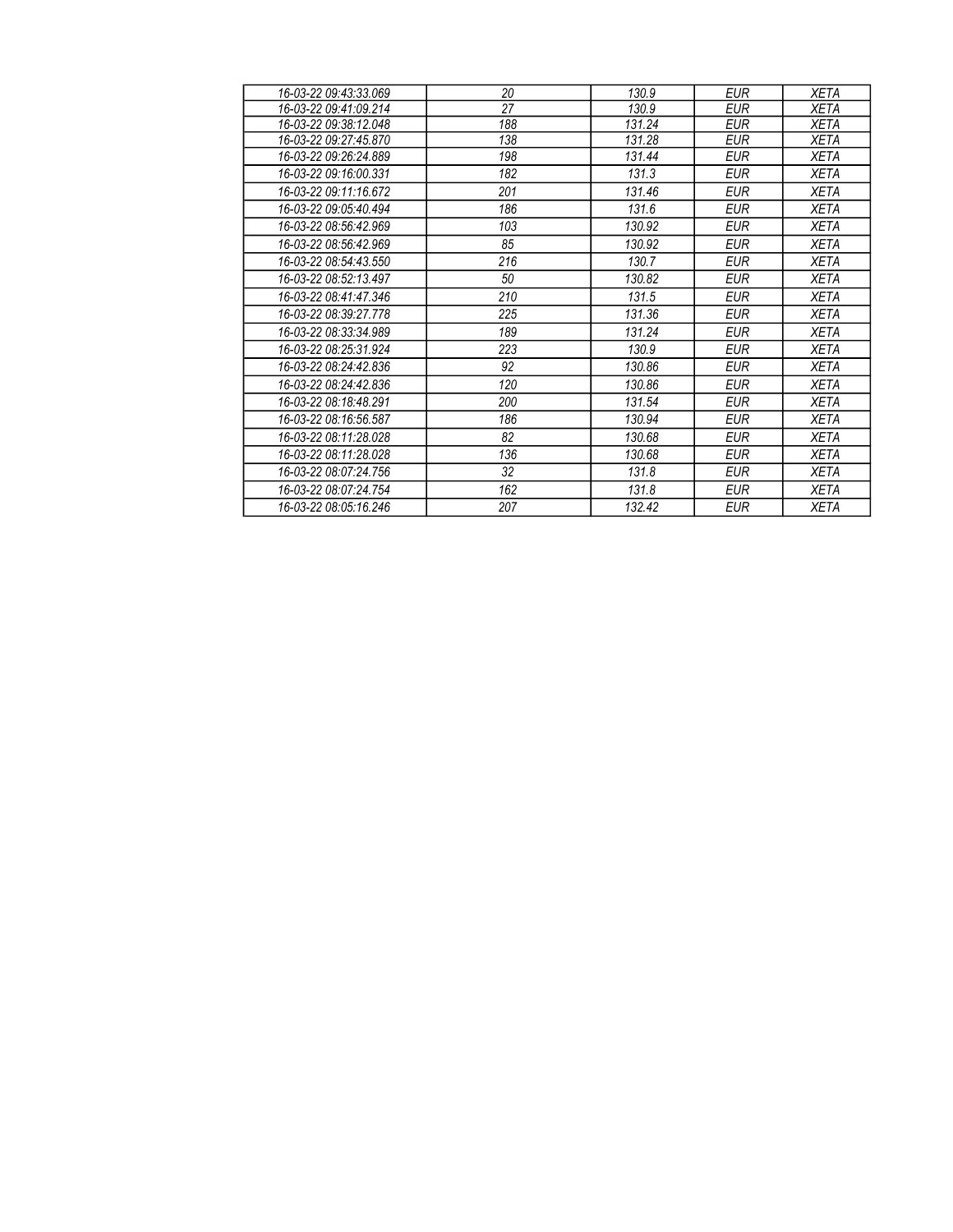## Each order relating to the buy-back programme above according to Art. 5 sec. 3 MAR in conjunction with Art. 25 sec. 1 and 2 MiFiR

In red colour are the fields according to Table 2 of the Annex of Del. Regulation (EU) 2017/580; alternatively you may report the

| Date and Time according to field 9 | <b>Segment MIC code</b><br>according to field 16 | <b>Transaction price</b><br>according to field 28 | <b>Price currency according</b><br>to field 29 | <b>Buy-sell indicator</b><br>according to field 32 |
|------------------------------------|--------------------------------------------------|---------------------------------------------------|------------------------------------------------|----------------------------------------------------|
| 16-03-22 16:03:19.543              | <b>XETA</b>                                      | 135.46                                            | <b>EUR</b>                                     | <b>BUY</b>                                         |
| 16-03-22 16:02:41.176              | <b>XETA</b>                                      | 135.26                                            | <b>EUR</b>                                     | <b>BUY</b>                                         |
| 16-03-22 15:53:20.004              | <b>XETA</b>                                      | 135.32                                            | <b>EUR</b>                                     | <b>BUY</b>                                         |
| 16-03-22 15:43:44.264              | <b>XETA</b>                                      | 134.74                                            | <b>EUR</b>                                     | <b>BUY</b>                                         |
| 16-03-22 15:33:53.596              | <b>XETA</b>                                      | 134.72                                            | <b>EUR</b>                                     | <b>BUY</b>                                         |
| 16-03-22 15:24:35.771              | <b>XETA</b>                                      | 135.02                                            | <b>EUR</b>                                     | <b>BUY</b>                                         |
| 16-03-22 15:24:35.771              | <b>XETA</b>                                      | 135.02                                            | <b>EUR</b>                                     | <b>BUY</b>                                         |
| 16-03-22 15:16:09.684              | <b>XETA</b>                                      | 135.18                                            | <b>EUR</b>                                     | <b>BUY</b>                                         |
| 16-03-22 15:06:39.643              | <b>XETA</b>                                      | 135.08                                            | <b>EUR</b>                                     | <b>BUY</b>                                         |
| 16-03-22 15:06:39.643              | <b>XETA</b>                                      | 135.08                                            | <b>EUR</b>                                     | <b>BUY</b>                                         |
| 16-03-22 14:57:42.473              | <b>XETA</b>                                      | 135.04                                            | <b>EUR</b>                                     | <b>BUY</b>                                         |
| 16-03-22 14:48:31.695              | <b>XETA</b>                                      | 134.48                                            | <b>EUR</b>                                     | <b>BUY</b>                                         |
| 16-03-22 14:40:13.741              | <b>XETA</b>                                      | 135.8                                             | <b>EUR</b>                                     | <b>BUY</b>                                         |
| 16-03-22 14:31:52.926              | <b>XETA</b>                                      | 135.12                                            | <b>EUR</b>                                     | <b>BUY</b>                                         |
| 16-03-22 14:23:14.971              | <b>XETA</b>                                      | 135                                               | <b>EUR</b>                                     | <b>BUY</b>                                         |
| 16-03-22 14:23:14.971              | <b>XETA</b>                                      | 135                                               | <b>EUR</b>                                     | <b>BUY</b>                                         |
| 16-03-22 14:13:42.057              | <b>XETA</b>                                      | 133.44                                            | <b>EUR</b>                                     | <b>BUY</b>                                         |
| 16-03-22 14:05:00.835              | <b>XETA</b>                                      | 132.48                                            | <b>EUR</b>                                     | <b>BUY</b>                                         |
| 16-03-22 13:57:19.686              | <b>XETA</b>                                      | 132.8                                             | <b>EUR</b>                                     | <b>BUY</b>                                         |
| 16-03-22 13:57:19.686              | <b>XETA</b>                                      | 132.8                                             | <b>EUR</b>                                     | <b>BUY</b>                                         |
| 16-03-22 13:48:44.447              | <b>XETA</b>                                      | 133.04                                            | <b>EUR</b>                                     | <b>BUY</b>                                         |
| 16-03-22 13:39:47.150              | <b>XETA</b>                                      | 132.38                                            | <b>EUR</b>                                     | <b>BUY</b>                                         |
| 16-03-22 13:20:16.282              | <b>XETA</b>                                      | 132.36                                            | <b>EUR</b>                                     | <b>BUY</b>                                         |
| 16-03-22 13:20:16.271              | <b>XETA</b>                                      | 132.34                                            | <b>EUR</b>                                     | <b>BUY</b>                                         |
| 16-03-22 13:02:25.133              | <b>XETA</b>                                      | 132.92                                            | <b>EUR</b>                                     | <b>BUY</b>                                         |
| 16-03-22 12:43:36.490              | <b>XETA</b>                                      | 133.24                                            | <b>EUR</b>                                     | <b>BUY</b>                                         |
| 16-03-22 12:29:53.450              | <b>XETA</b>                                      | 133.72                                            | <b>EUR</b>                                     | <b>BUY</b>                                         |
| 16-03-22 12:29:53.450              | <b>XETA</b>                                      | 133.72                                            | <b>EUR</b>                                     | <b>BUY</b>                                         |
| 16-03-22 12:10:47.148              | <b>XETA</b>                                      | 133.7                                             | <b>EUR</b>                                     | <b>BUY</b>                                         |
| 16-03-22 12:02:17.063              | <b>XETA</b>                                      | 133.54                                            | <b>EUR</b>                                     | <b>BUY</b>                                         |
| 16-03-22 12:02:17.064              | <b>XETA</b>                                      | 133.54                                            | <b>EUR</b>                                     | <b>BUY</b>                                         |
| 16-03-22 12:02:17.064              | <b>XETA</b>                                      | 133.54                                            | <b>EUR</b>                                     | <b>BUY</b>                                         |
| 16-03-22 11:48:04.518              | <b>XETA</b>                                      | 133.38                                            | <b>EUR</b>                                     | <b>BUY</b>                                         |
| 16-03-22 11:32:57.706              | <b>XETA</b>                                      | 133.26                                            | <b>EUR</b>                                     | <b>BUY</b>                                         |
| 16-03-22 11:32:57.706              | <b>XETA</b>                                      | 133.26                                            | <b>EUR</b>                                     | <b>BUY</b>                                         |
| 16-03-22 11:21:02.013              | <b>XETA</b>                                      | 132.92                                            | <b>EUR</b>                                     | <b>BUY</b>                                         |
| 16-03-22 11:17:05.811              | <b>XETA</b>                                      | 132.84                                            | <b>EUR</b>                                     | <b>BUY</b>                                         |
| 16-03-22 11:02:05.553              | <b>XETA</b>                                      | 132.52                                            | <b>EUR</b>                                     | <b>BUY</b>                                         |
| 16-03-22 10:58:50.080              | <b>XETA</b>                                      | 132.62                                            | <b>EUR</b>                                     | <b>BUY</b>                                         |
| 16-03-22 10:58:44.890              | <b>XETA</b>                                      | 132.62                                            | <b>EUR</b>                                     | <b>BUY</b>                                         |
| 16-03-22 10:52:46.160              | <b>XETA</b>                                      | 132.74                                            | <b>EUR</b>                                     | <b>BUY</b>                                         |
| 16-03-22 10:43:41.613              | <b>XETA</b>                                      | 132.1                                             | <b>EUR</b>                                     | <b>BUY</b>                                         |
| 16-03-22 10:42:41.383              | <b>XETA</b>                                      | 132.08                                            | <b>EUR</b>                                     | <b>BUY</b>                                         |
| 16-03-22 10:32:32.536              | <b>XETA</b>                                      | 132.64                                            | <b>EUR</b>                                     | <b>BUY</b>                                         |
| 16-03-22 10:23:36.637              | <b>XETA</b>                                      | 132.4                                             | <b>EUR</b>                                     | <b>BUY</b>                                         |
| 16-03-22 10:23:32.412              | <b>XETA</b>                                      | 132.4                                             | <b>EUR</b>                                     | <b>BUY</b>                                         |
| 16-03-22 10:17:35.787              | <b>XETA</b>                                      | 131.86                                            | <b>EUR</b>                                     | <b>BUY</b>                                         |
| 16-03-22 10:17:35.787              | <b>XETA</b>                                      | 131.86                                            | <b>EUR</b>                                     | <b>BUY</b>                                         |